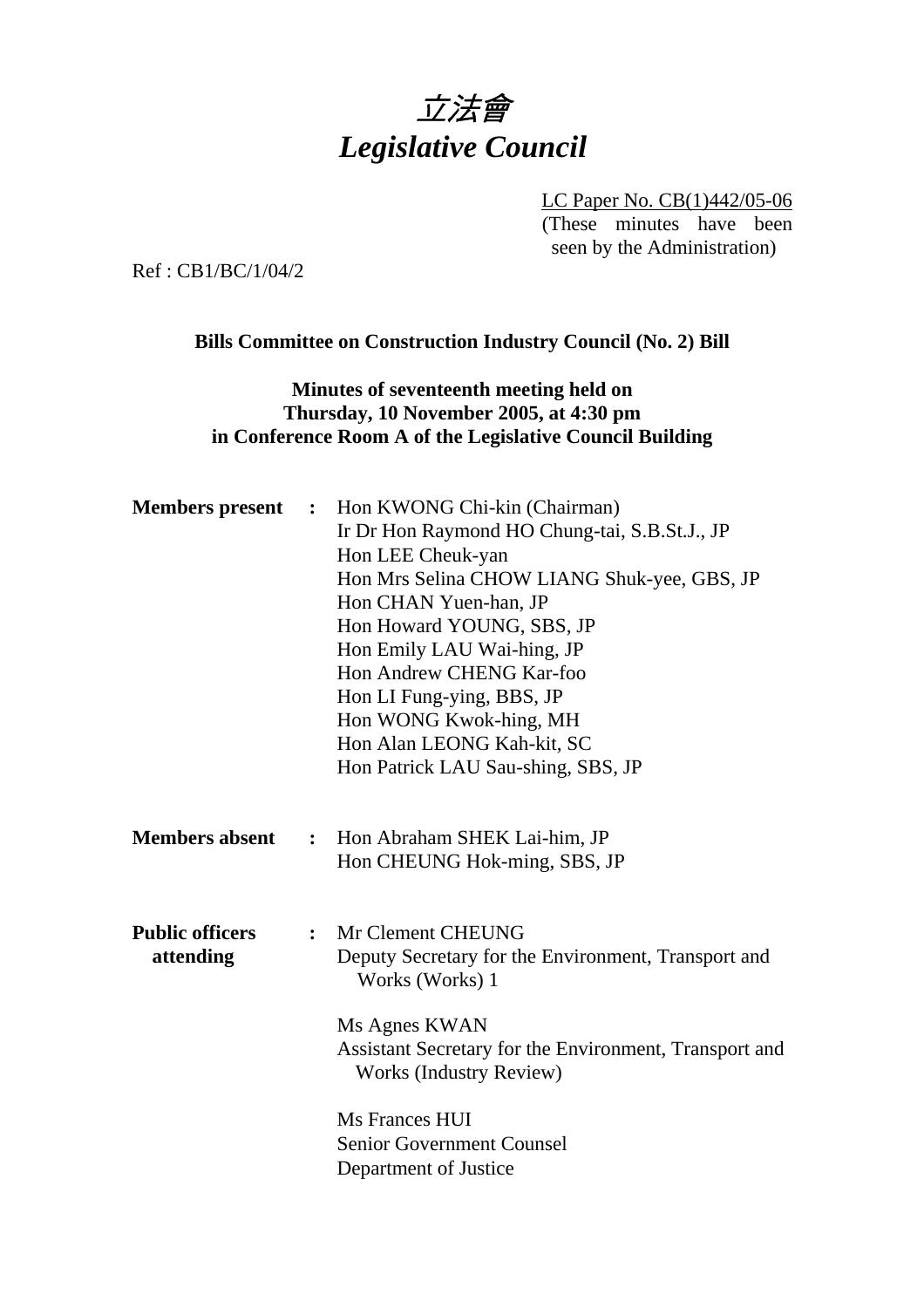|               |              |                                | Ms Selina LAU<br><b>Government Counsel</b><br>Department of Justice                                                       |                          |                                                                                                                                                                                                                           |
|---------------|--------------|--------------------------------|---------------------------------------------------------------------------------------------------------------------------|--------------------------|---------------------------------------------------------------------------------------------------------------------------------------------------------------------------------------------------------------------------|
|               |              | <b>Clerk in attendance:</b>    | Miss Odelia LEUNG<br>Chief Council Secretary (1)4                                                                         |                          |                                                                                                                                                                                                                           |
|               |              | <b>Staff in attendance:</b>    | <b>Miss Kitty CHENG</b><br>Assistant Legal Adviser 5                                                                      |                          |                                                                                                                                                                                                                           |
|               |              |                                | Ms Sarah YUEN<br>Senior Council Secretary (1)6                                                                            |                          |                                                                                                                                                                                                                           |
| <b>Action</b> |              |                                |                                                                                                                           |                          |                                                                                                                                                                                                                           |
|               | I            | <b>Confirmation of minutes</b> | (LC Paper No. CB(1)228/05-06                                                                                              |                          | -- Minutes<br>of<br>meeting<br>on<br>25 October 2005)                                                                                                                                                                     |
|               |              |                                |                                                                                                                           |                          | The minutes of the meeting held on 25 October 2005 were confirmed.                                                                                                                                                        |
|               | $\mathbf{I}$ |                                | <b>Clause-by-clause examination of the Bill</b><br>(LC Paper No. $CB(1)227/05-06(01)$ )<br>LC Paper No. CB(1)99/05-06(03) | $\overline{\phantom{m}}$ | -- List of follow-up<br>actions<br>arising from discussion at the<br>meeting on 25 October 2005<br>Draft<br>Committee<br>Stage<br>Amendments to Clauses 2, 5,<br>7, 9, 18, 21, 56, 58, 59 and 71                          |
|               |              |                                | LC Paper No. CB(1)99/05-06(04)                                                                                            | $\rightarrow$            | Schedule<br>and<br>new<br>1A,<br>Schedule 2 and Schedule 5<br>Marked-up version of the<br>draft<br>Committee<br><b>Stage</b><br>Amendments to Clauses 2, 5,<br>7, 9, 18, 21, 56, 58, 59 and 71<br>and<br>new Schedule 1A, |
|               |              |                                | LC Paper No. CB(1)2313/04-05(04) --                                                                                       |                          | Schedule 2 and Schedule 5<br>comparison of<br>A<br>the<br><b>Construction Industry Council</b><br>(No. 2) Bill with relevant<br>provisions of the Industrial<br>Training<br>(Construction)<br>Industry)<br>Ordinance      |
|               |              |                                | LC Paper No. $CB(1)2024/04-05(04)$ -- Updated                                                                             |                          | (Cap. 317)<br>of<br>summary                                                                                                                                                                                               |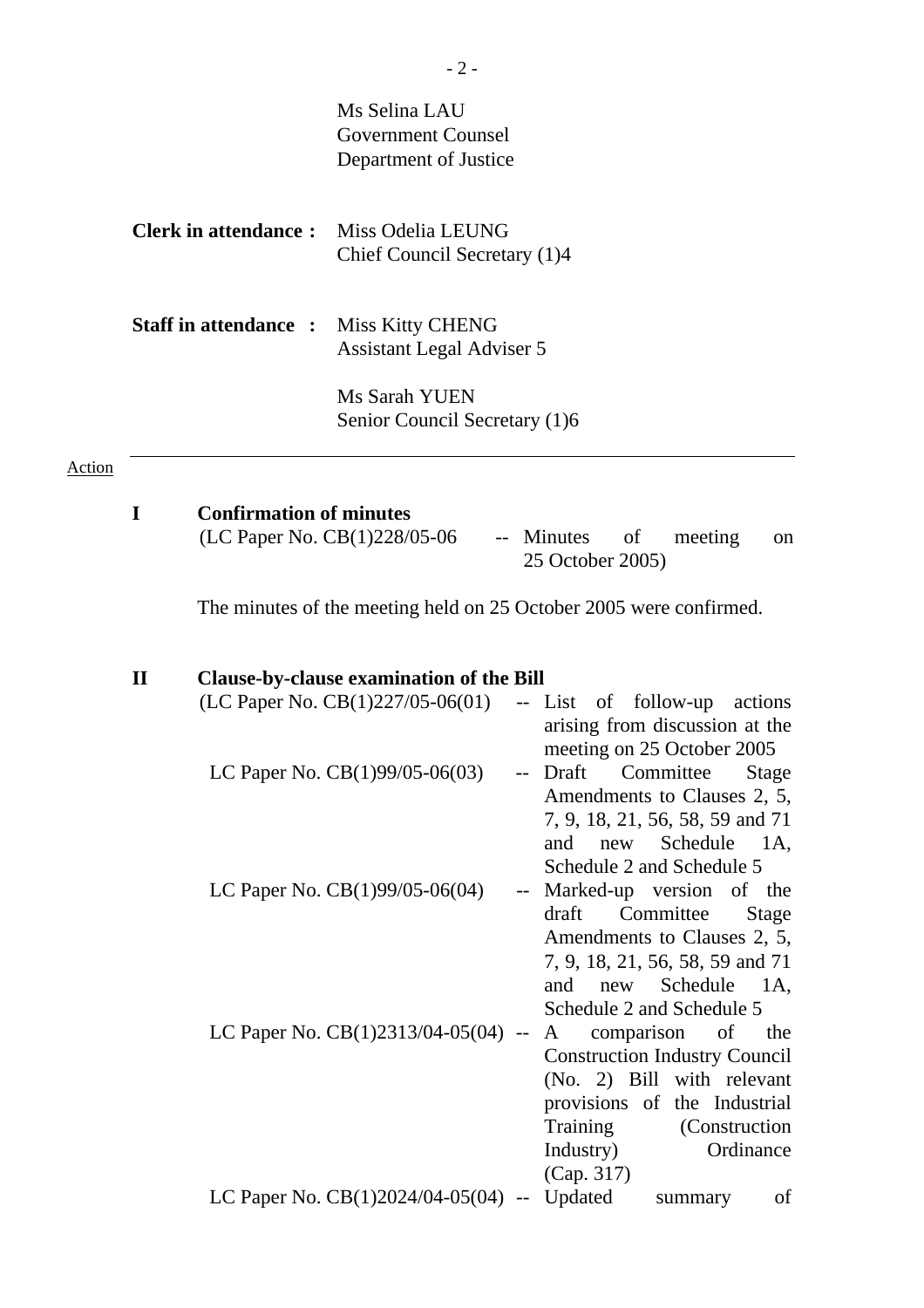| LC Paper No. CB(1)2386/04-05(02) --                           | concerns/views expressed by<br>organizations and the Bills<br>Committee (as at 11 July<br>2005)<br>Administration's responses to<br>updated summary<br>the<br>of<br>concerns/views expressed by<br>organizations and the Bills |
|---------------------------------------------------------------|--------------------------------------------------------------------------------------------------------------------------------------------------------------------------------------------------------------------------------|
| LC Paper No. $CB(1)1120/04-05(01)$ --                         | Committee (as at 11<br>July<br>2005)<br>Letter dated 14 March 2005<br>from Hon<br><b>CHEUNG</b>                                                                                                                                |
| LC Paper No. $CB(1)1161/04-05(03)$ --                         | Hok-ming expressing views<br>on certain clauses of the Bill<br>Administration's response to<br>the letter from Hon CHEUNG                                                                                                      |
| LC Paper No. CB(1)1106/04-05(01) --                           | Hok-ming<br>Assistant Legal Adviser's<br>letter dated 9 March 2005                                                                                                                                                             |
| LC Paper No. $CB(1)1201/04-05(01)$                            | commenting on<br>certain<br>clauses of the Bill<br>-- Administration's response to<br>the letter from Assistant Legal                                                                                                          |
| LC Paper No. CB(3)34/04-05                                    | Adviser<br>The Construction<br>Industry<br>Council (No. 2) Bill                                                                                                                                                                |
| LC Paper No. $CB(1)153/04-05(02)$<br>$\overline{\phantom{a}}$ | Marked-up copy of the<br>consequential<br>amendments<br>arising from the Bill)                                                                                                                                                 |

2. The Bills Committee deliberated (Index of proceedings attached at the **Appendix**).

3. The Administration was requested to:

#### Clause 10

- (a) review the Chinese rendition of subclause (1);
- (b) consider the need to state expressly that an appointed member might hold office for not more than six consecutive years;

#### Clause 12

(c) review (a) with regard to the need to seek "the Council's permission" for being absent from meetings. One suggestion was to amend it to provide that the office of an appointed member might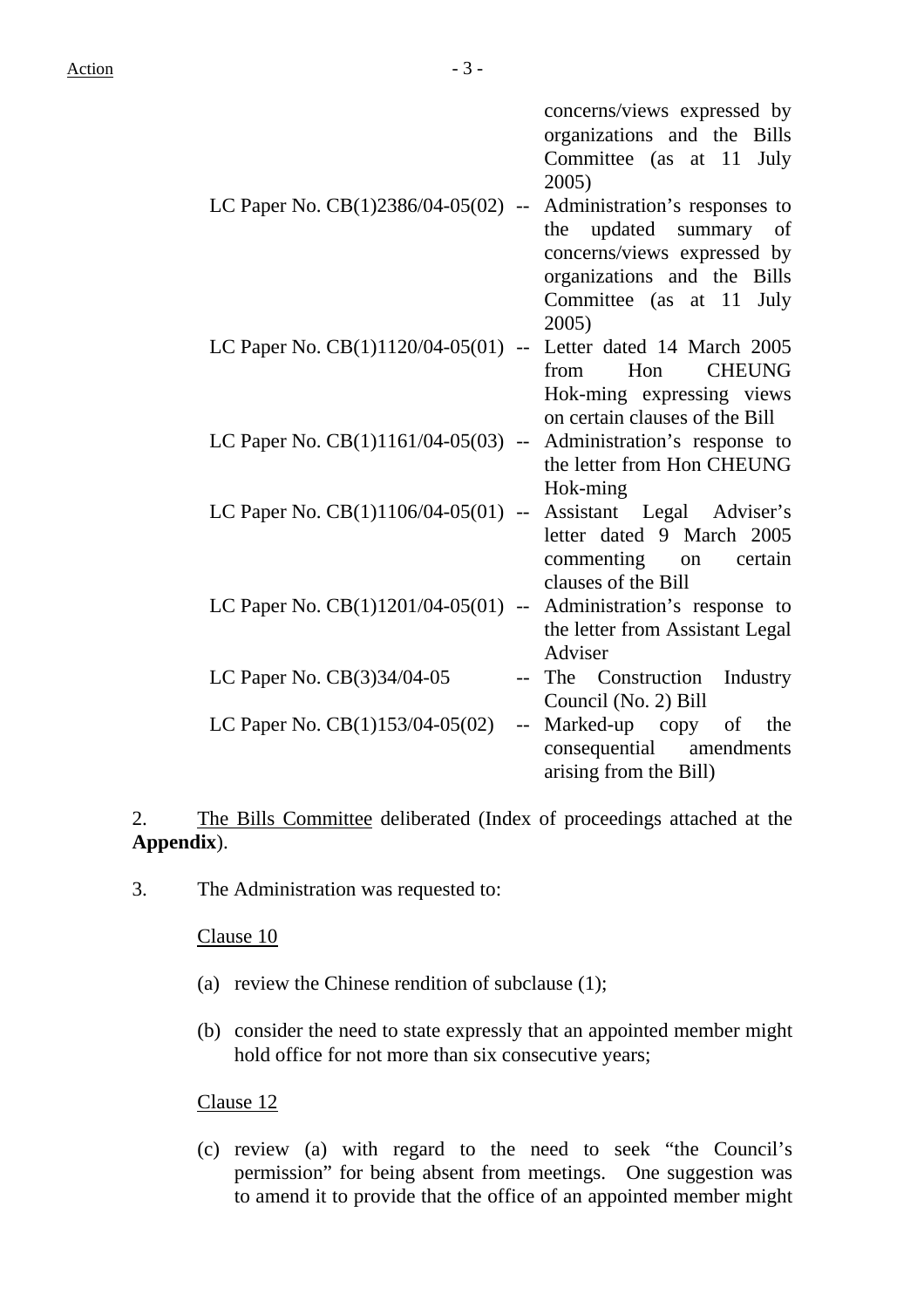be terminated if he had been absent from 3 consecutive meetings "without reason":

(d) review (d) with regard to "functions assigned to" an appointed member. The functions to be performed by appointed members were specified in clause 5 and not assigned individually;

#### Clause 13

- (e) review the need for the clause. As the clause was modeled on an existing provision of the Industrial Training (Construction Industry) Ordinance, the Administration was requested to provide information on the reasons for such a provision, the frequency of invoking the provision and the effect should the Administration consider it necessary to retain the clause;
- (f) clarify the meaning of " temporarily" in subclause (1) and the mechanism for invoking the acting appointment;
- (g) consider the need to include a provision concerning appointment of members to fill up vacancies arising from resignation or termination of office of appointed members. Members considered clause 9 inadequate for the purpose;

Clause 14

- (h) review the need for subclauses (2) and (3) as the Executive Director would not be a member of the Council; and
- (i) consider the need to provide expressly the relationship between the Executive Director and the Council. Members were concerned about how the work of the Executive Director would be monitored.

#### **III Any other business**

4. Members noted that the eighteenth meeting of the Bills Committee had been scheduled for Thursday, 24 November 2005, at 4:30 pm to continue clause-by-clause examination of the Bill.

5. The meeting ended at 6:30 pm.

Council Business Division 1 Legislative Council Secretariat 1 December 2005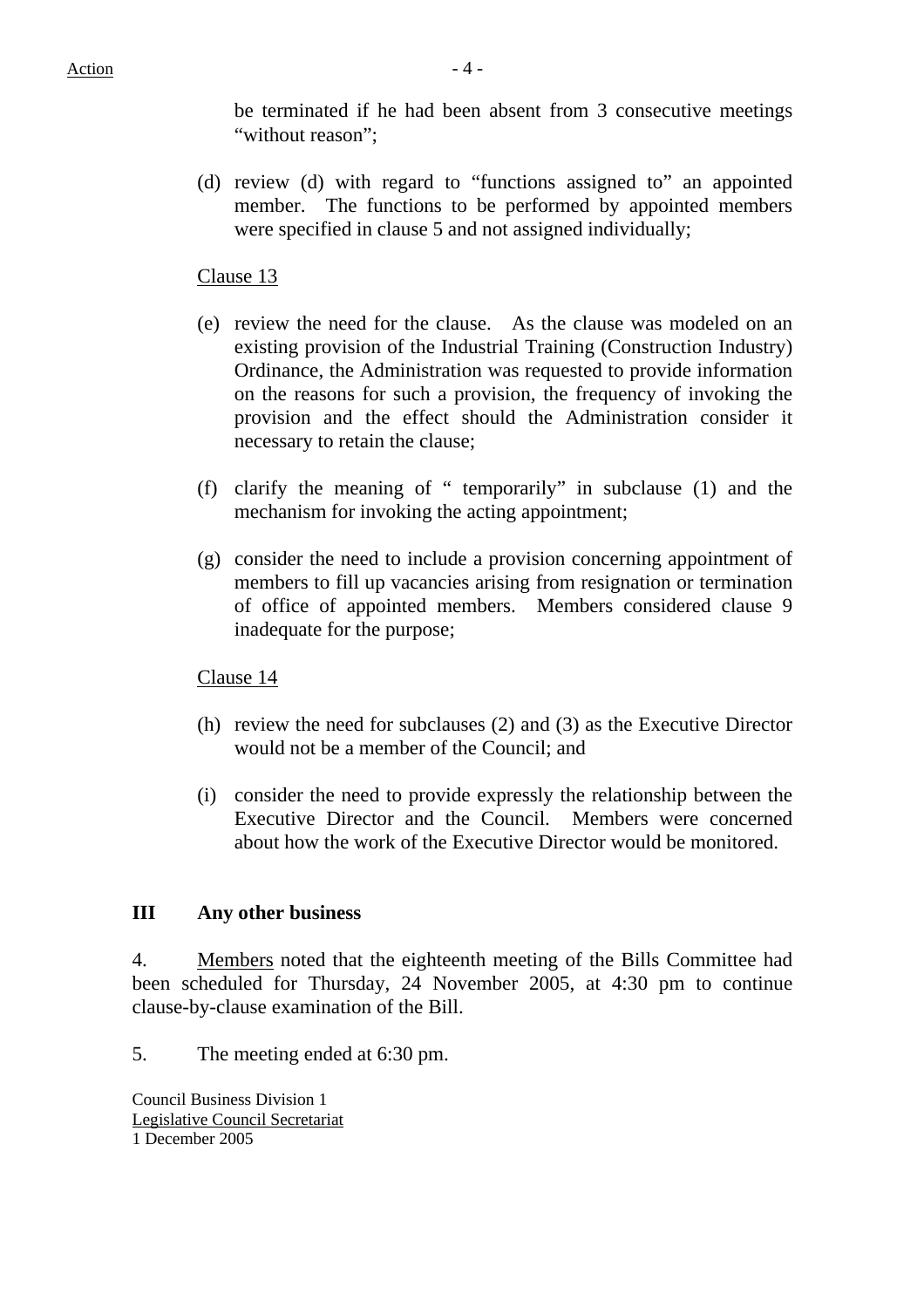## **Appendix**

### **Proceedings of the seventeenth meeting of the Bills Committee on Construction Industry Council (No. 2) Bill on Thursday, 10 November 2005, at 4:30 pm in Conference Room A of the Legislative Council Building**

| <b>Time marker</b> | <b>Speaker</b>                                | Subject(s)                                                                                                                                                                                                                                                                                                                                                                                                                                                                                                                                                                                                                                                  | <b>Action</b><br>required |
|--------------------|-----------------------------------------------|-------------------------------------------------------------------------------------------------------------------------------------------------------------------------------------------------------------------------------------------------------------------------------------------------------------------------------------------------------------------------------------------------------------------------------------------------------------------------------------------------------------------------------------------------------------------------------------------------------------------------------------------------------------|---------------------------|
| $000000 - 000022$  | Chairman                                      | Confirmation of minutes<br>the<br>of<br>meeting held on 25 October 2005<br>(LC Paper No. CB(1)228/05-06)                                                                                                                                                                                                                                                                                                                                                                                                                                                                                                                                                    |                           |
| $000023 - 000119$  | Chairman                                      | Opening remarks                                                                                                                                                                                                                                                                                                                                                                                                                                                                                                                                                                                                                                             |                           |
|                    |                                               | Clause-by-clause examination of the Bill together with Committee Stage amendments (CSAs)                                                                                                                                                                                                                                                                                                                                                                                                                                                                                                                                                                    |                           |
| $000120 - 000357$  | Chairman<br>Administration                    | Clause $6$ – Supplementary functions of<br>Council<br><b>CHEUNG</b><br>Reference<br>Mr<br>to<br>Hok-ming's view on clause 6 in his<br>letter dated 14 March 2005 expressing<br>views on certain clauses of the Bill<br>(LC Paper No. $CB(1)1120/04-05(01))$<br>and the Administration's response<br>(LC)<br>No.<br>Paper<br>thereto<br>$CB(1)1161/04-05(03))$                                                                                                                                                                                                                                                                                               |                           |
| $000358 - 001014$  | Chairman<br>Administration<br>Ms LI Fung-ying | Clause 7 Powers of Council<br>Reference to the updated summary of<br>concerns/views<br>expressed<br>by<br>organizations and the Bills Committee<br>(as at 11 July 2005) (LC Paper No.<br>$CB(1)2024/04-05(04))$<br>and<br>the<br>Administration's responses<br>thereto<br>(LC Paper No. CB(1)2386/04-05(02))<br>Briefing by the Administration on the<br>draft CSAs to clause 7 (LC Paper No.<br>$CB(1)99/05-06(04))$<br>Administration's<br>explanation<br>in<br>response to a member that the draft<br>CSA to clause $7(2)(g)$ had been<br>proposed to address Assistant Legal<br>Advisor (ALA)'s concern that the<br>term "stakeholders" was not defined |                           |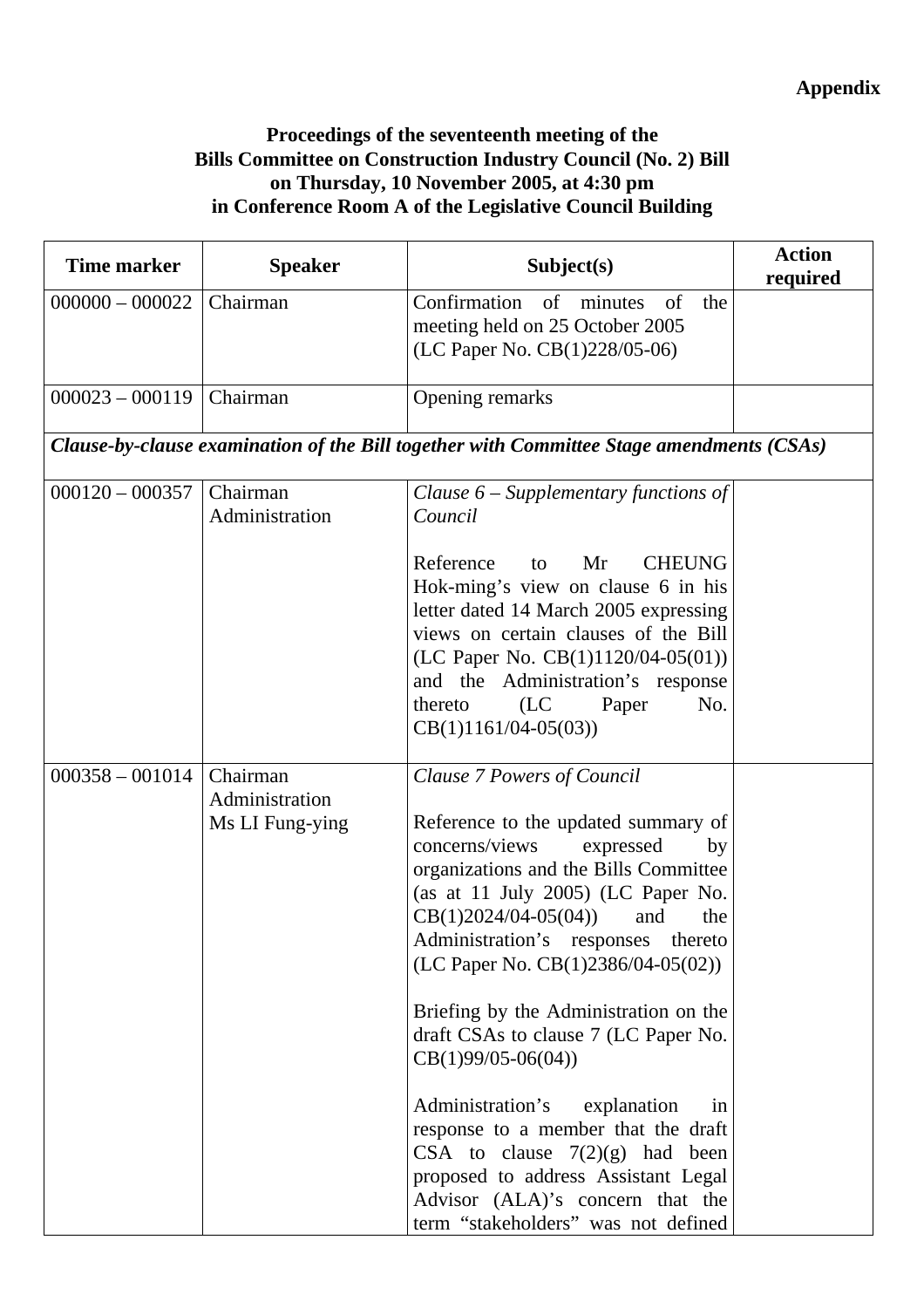| Time marker                            | <b>Speaker</b>                                         | Subject(s)                                                                                                                                                                                                                                                                                                                                                                                                                                                                                                                                                                                                                                                                                                                                                                                                                                                                                                                                                                                                                                                                                                                                                                                          | <b>Action</b><br>required |
|----------------------------------------|--------------------------------------------------------|-----------------------------------------------------------------------------------------------------------------------------------------------------------------------------------------------------------------------------------------------------------------------------------------------------------------------------------------------------------------------------------------------------------------------------------------------------------------------------------------------------------------------------------------------------------------------------------------------------------------------------------------------------------------------------------------------------------------------------------------------------------------------------------------------------------------------------------------------------------------------------------------------------------------------------------------------------------------------------------------------------------------------------------------------------------------------------------------------------------------------------------------------------------------------------------------------------|---------------------------|
|                                        |                                                        | in the Bill<br>The member's indication of the need<br>to further consider the draft CSA                                                                                                                                                                                                                                                                                                                                                                                                                                                                                                                                                                                                                                                                                                                                                                                                                                                                                                                                                                                                                                                                                                             |                           |
| $001015 - 001625$<br>$001626 - 005544$ | Chairman<br>Administration<br>Ms Emily LAU<br>Chairman | Clause 8 Limitations on Council's<br>powers<br>Reference<br>Mr<br><b>CHEUNG</b><br>to<br>Hok-ming's view on clause 8 and the<br>Administration's response thereto<br>Administration's expression of the<br>following points in response to a<br>$member -$<br>(a) It did not anticipate any need for<br>the Construction Industry Council<br>(CIC) to seek additional land from<br>Government for the construction<br>of its headquarters given the small<br>being<br>secretariat<br>planned.<br>Nonetheless, clause 8(1) provided<br>that CIC would be abided by the<br>restrictions<br>concerning<br>same<br>disposal of land granted at nil<br>premium<br>those<br>presently<br>as<br>imposed on the Construction<br>Industry<br>Training<br>Authority<br>(CITA) upon the amalgamation;<br>and<br>(b) In consideration of CIC's need to<br>conduct open meetings and the<br>location<br>remote<br>of<br>CITA's<br>headquarters, CIC might need to<br>select from other CITA premises<br>or hire a more convenient site for<br>headquarters.<br>The<br>use<br>as<br>decision should be made by CIC<br>since its operation would be<br>funded by industry levy.<br>Clause 9 Composition of Council |                           |
|                                        | Administration                                         |                                                                                                                                                                                                                                                                                                                                                                                                                                                                                                                                                                                                                                                                                                                                                                                                                                                                                                                                                                                                                                                                                                                                                                                                     |                           |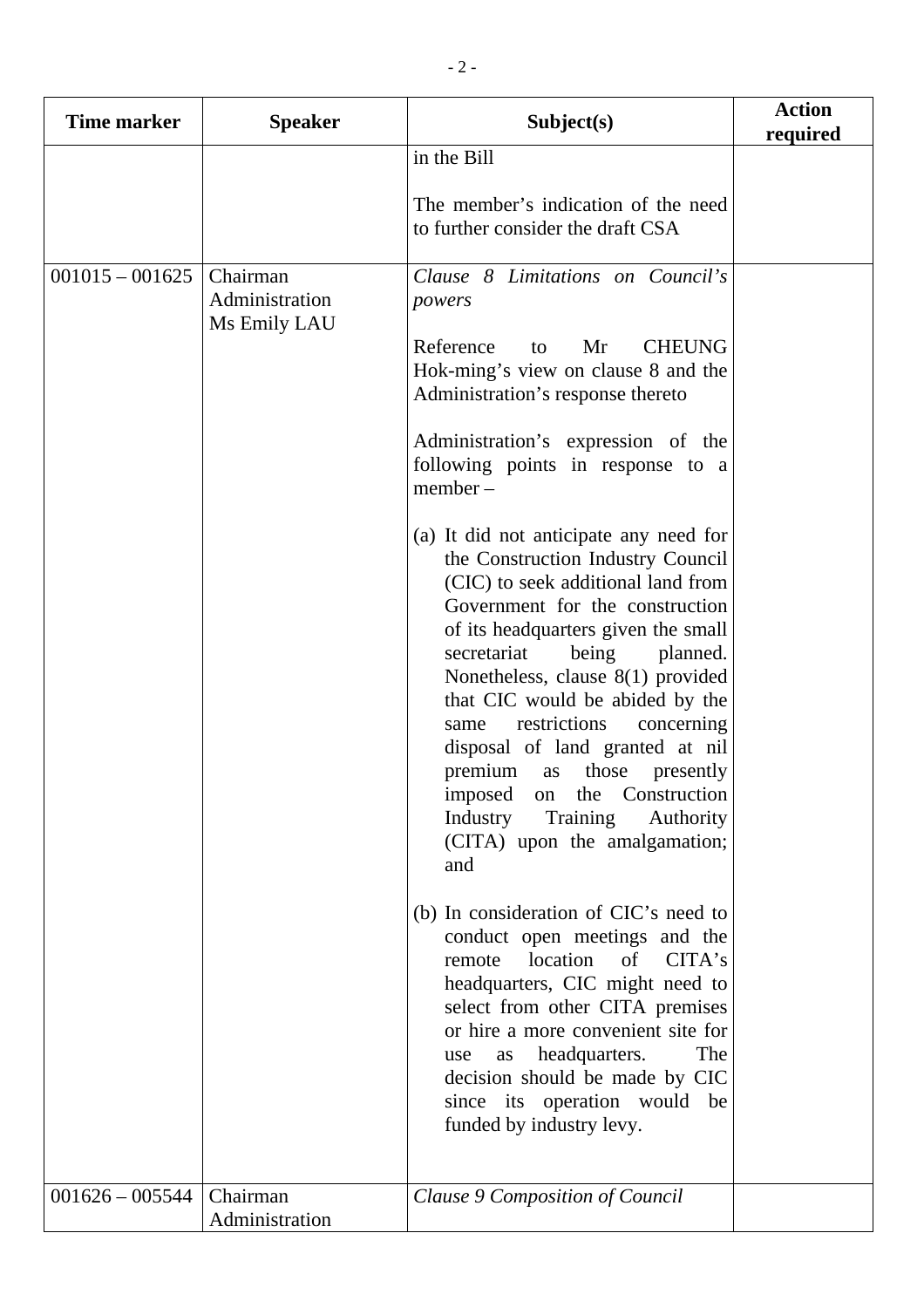| <b>Time marker</b> | <b>Speaker</b>                                    | Subject(s)                                                                                                                                                                                                                                                                                                                                                                                                    | <b>Action</b><br>required |
|--------------------|---------------------------------------------------|---------------------------------------------------------------------------------------------------------------------------------------------------------------------------------------------------------------------------------------------------------------------------------------------------------------------------------------------------------------------------------------------------------------|---------------------------|
|                    | Mr Howard YOUNG<br>Ms Emily LAU<br>Mr Patrick LAU | Briefing by the Administration on the<br>draft CSAs to clause 9                                                                                                                                                                                                                                                                                                                                               |                           |
|                    |                                                   | - Representation of CIC members                                                                                                                                                                                                                                                                                                                                                                               |                           |
|                    |                                                   | Administration's expression of the<br>following points to<br>address<br>a<br>member's concern about how the Bill<br>could ensure the representation,<br>acceptability and accountability of the<br>CIC members under clause $9(3)$ –                                                                                                                                                                          |                           |
|                    |                                                   | (a) The specified bodies in<br>new<br>which<br>Schedule<br>1A,<br>could<br>nominate<br>candidates<br>for<br>the<br>membership<br>of CIC<br>(the<br>nominating organizations),<br>were<br>representative bodies in<br>key<br>industry sectors;                                                                                                                                                                 |                           |
|                    |                                                   | $(b)$ The<br>Secretary<br>for<br>the<br><b>Transport</b><br>Environment,<br>and<br>Works (the Secretary) would have<br>due regard to the representation of<br>nominees when deciding whether<br>to appoint them as CIC members;                                                                                                                                                                               |                           |
|                    |                                                   | (c) Reporting system would be put in<br>place by respective nominating<br>organizations to facilitate<br>the<br>appointees<br>communicating<br>regularly with stakeholder groups<br>in their own sectors.<br>In this<br>regard, the Administration had<br>already agreed to consider that<br>such activities be covered in the<br>first few annual reports to be<br>submitted by CIC to the Secretary;<br>and |                           |
|                    |                                                   | (d) Although<br>the<br>nominating<br>organizations might come up with<br>their candidates in different ways,<br>nominees that could best represent<br>the interest of respective sectors<br>would be put forth given the                                                                                                                                                                                      |                           |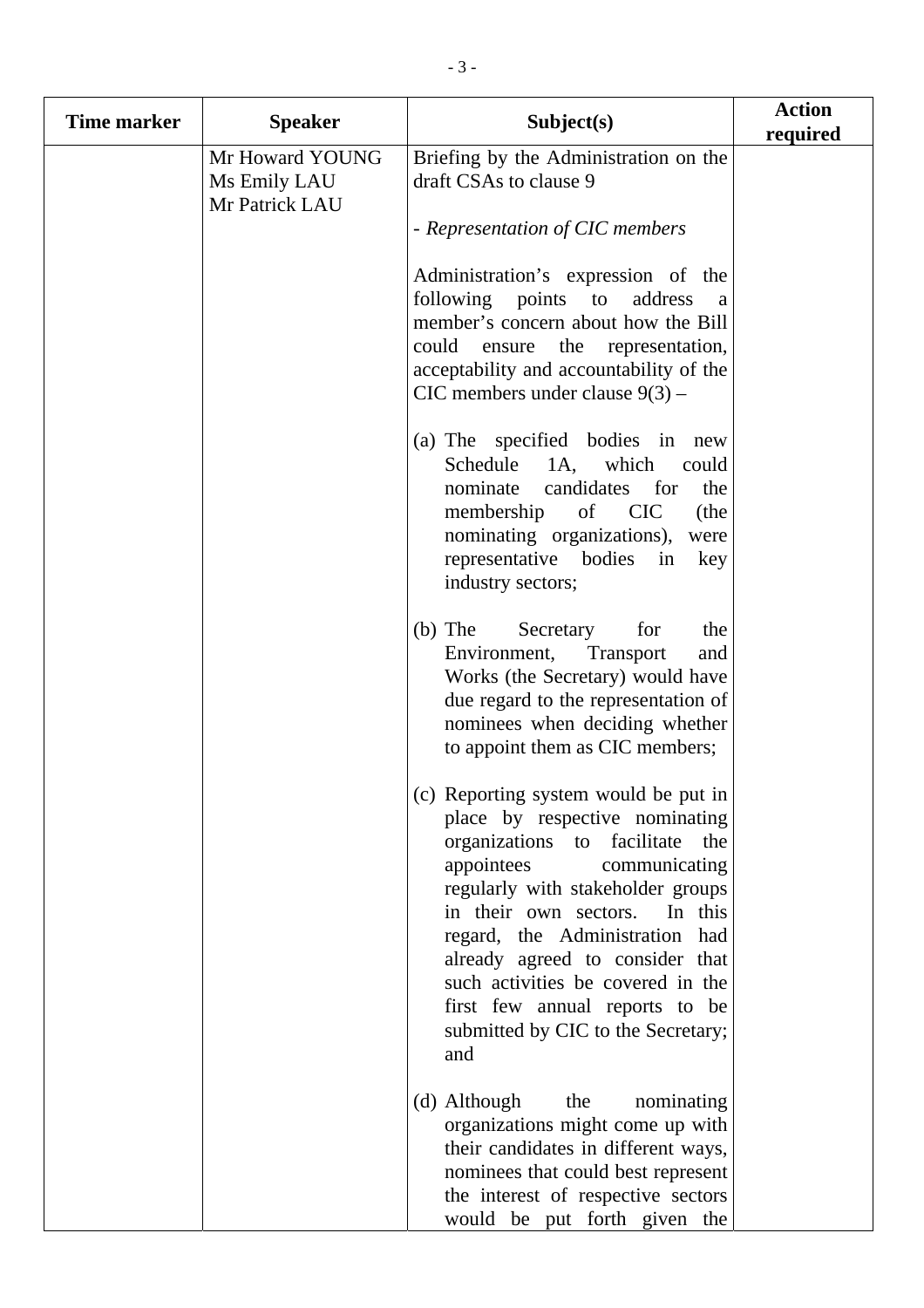| <b>Time marker</b> | <b>Speaker</b> | Subject(s)                                                                                                                                                                                                                                                                                                                          | <b>Action</b><br>required |
|--------------------|----------------|-------------------------------------------------------------------------------------------------------------------------------------------------------------------------------------------------------------------------------------------------------------------------------------------------------------------------------------|---------------------------|
|                    |                | competition<br>created<br>by<br>the<br>proposed<br>nominating<br>and<br>appointment mechanism.                                                                                                                                                                                                                                      |                           |
|                    |                | The member's expression of the<br>following views $-$                                                                                                                                                                                                                                                                               |                           |
|                    |                | (a) The reporting system should be<br>included in all annual reports to be<br>submitted by CIC to the Secretary;                                                                                                                                                                                                                    |                           |
|                    |                | (b) The Secretary should state in her<br>speech at the Second Reading<br>Debate<br>that<br>the<br>nominating<br>organizations were expected to<br>the<br>representation,<br>ensure<br>acceptability and accountability of<br>their nominees. Where possible,<br>administrative measures in this<br>regard should be worked out; and |                           |
|                    |                | (c) There was a need to clarify<br>whether the CIC members referred<br>to in clauses $9(3)(c)$ and $9(3)(e)$<br>their<br>would<br>all<br>represent<br>respective<br>nominating<br>organizations.                                                                                                                                    |                           |
|                    |                | Administration's expression of the<br>following points $-$                                                                                                                                                                                                                                                                          |                           |
|                    |                | (a) It would be made clear to the<br>nominating organizations that the<br>nominees should represent the<br>interest of their own sector;                                                                                                                                                                                            |                           |
|                    |                | (b) The Administration would ensure<br>nominating<br>organizations<br>that<br>were fully aware of their role in<br>enabling the appointees to keep in<br>regular contact with stakeholder<br>belonging<br>their<br>groups<br>to<br>constituent sectors; and                                                                         |                           |
|                    |                | (c) Along this vein, CIC members<br>appointed under clauses $9(3)(c)$                                                                                                                                                                                                                                                               |                           |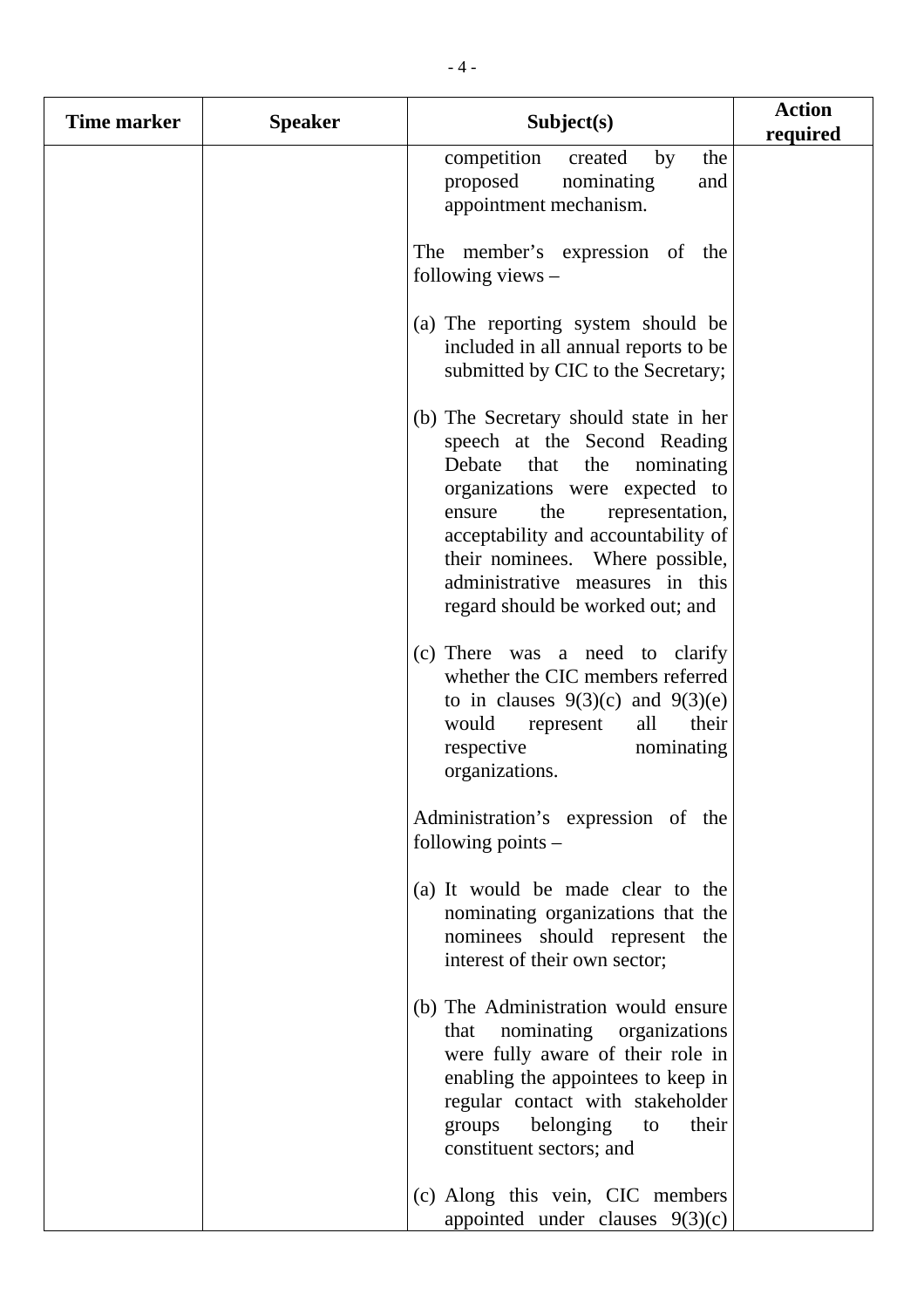| Time marker | <b>Speaker</b> | Subject(s)                                                                                                                                                                                                                                                                                                                                                                                             | <b>Action</b><br>required |
|-------------|----------------|--------------------------------------------------------------------------------------------------------------------------------------------------------------------------------------------------------------------------------------------------------------------------------------------------------------------------------------------------------------------------------------------------------|---------------------------|
|             |                | and $9(3)(e)$ should be able to<br>represent all subgroups within the<br>categories concerned despite their<br>personal affiliation.                                                                                                                                                                                                                                                                   |                           |
|             |                | - Clarifications of various issues                                                                                                                                                                                                                                                                                                                                                                     |                           |
|             |                | Administration's<br>clarification<br>in<br>response to members as follows –                                                                                                                                                                                                                                                                                                                            |                           |
|             |                | (a) Instead of focusing<br>on<br>the<br>academic qualifications attained<br>by the nominees, factors such as<br>representation<br>and<br>past<br>performance would be taken into<br>during the selection<br>account<br>The Administration<br>process.<br>noted a member's view that<br>experience was important and that<br>nominees with radical stance<br>should not be<br>discriminated<br>against; |                           |
|             |                | (b) As a result of the draft CSA to<br>clause $9(1)(b)$ , CIC's Executive<br>Director would not be a member<br>of CIC.<br>Such an arrangement<br>had been adopted by many other<br>similar<br>statutory organizations<br>(clauses $9(1)(d)$ and 14);                                                                                                                                                   |                           |
|             |                | (c) The persons to be appointed to<br>CIC under clause $9(3)(f)$ could<br>provide valuable expertise in areas<br>such as legal services, insurance<br>and economic analysis;                                                                                                                                                                                                                           |                           |
|             |                | (d) The order of specified bodies in<br>the Chinese version of new<br>Schedule 1A followed that of the<br>English version, which<br>was<br>arranged in alphabetical order; and                                                                                                                                                                                                                         |                           |
|             |                | Real<br>$(e)$ The<br>Estate<br>Developers<br>Association<br>$\circ$ of<br>Hong<br>Kong<br>Limited (REDA) was incorporated                                                                                                                                                                                                                                                                              |                           |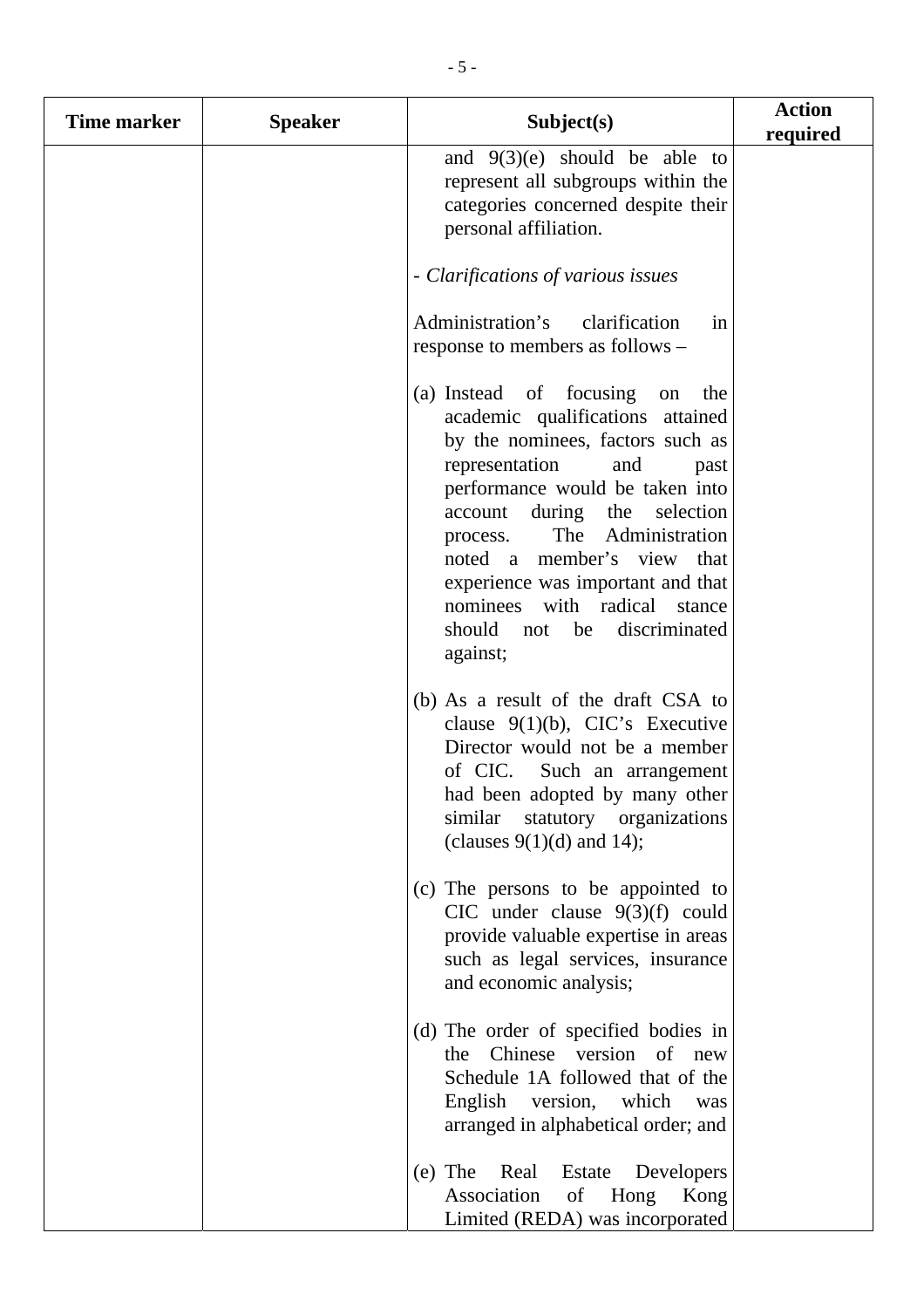| <b>Time marker</b> | <b>Speaker</b> | Subject(s)                                                                                                                                                                                                                                                                                                                                                                                                                                                                | <b>Action</b><br>required |
|--------------------|----------------|---------------------------------------------------------------------------------------------------------------------------------------------------------------------------------------------------------------------------------------------------------------------------------------------------------------------------------------------------------------------------------------------------------------------------------------------------------------------------|---------------------------|
|                    |                | with its English name only.                                                                                                                                                                                                                                                                                                                                                                                                                                               |                           |
|                    |                |                                                                                                                                                                                                                                                                                                                                                                                                                                                                           |                           |
|                    |                | - Whether CIC members should be<br>remunerated                                                                                                                                                                                                                                                                                                                                                                                                                            |                           |
|                    |                | Some members' expression of the<br>following views $-$                                                                                                                                                                                                                                                                                                                                                                                                                    |                           |
|                    |                | $(a)$ CIC<br>members<br>should<br>be<br>remunerated;                                                                                                                                                                                                                                                                                                                                                                                                                      |                           |
|                    |                | (b) The Bill should provide CIC the<br>flexibility to decide whether to<br>remunerate its members since CIC<br>self-regulatory<br>and<br>was<br>self-financing; and                                                                                                                                                                                                                                                                                                       |                           |
|                    |                | (c) The inconsistency in remunerating<br>members of statutory bodies was<br>undesirable. The wider policy<br>issue should be examined later.                                                                                                                                                                                                                                                                                                                              |                           |
|                    |                | Administration's expression of the<br>following points $-$                                                                                                                                                                                                                                                                                                                                                                                                                |                           |
|                    |                | (a) The Administration did not see the<br>need to provide remuneration for<br>members of CIC because:                                                                                                                                                                                                                                                                                                                                                                     |                           |
|                    |                | - Limited<br>resources<br>were<br>available as reflected by the<br>projected operating deficits of<br>CITA for the next few years;<br>would<br>the<br>entail<br>move<br>complications such as whether a<br>member should be remunerated<br>if his attendance/performance<br>was found unsatisfactory by the<br>industry; and<br>active<br>participation<br>the<br>of<br>industry representatives in the<br>work of CIC was not necessarily<br>secured by remunerating the |                           |
|                    |                | members;<br>(b) Whether a statutory body should                                                                                                                                                                                                                                                                                                                                                                                                                           |                           |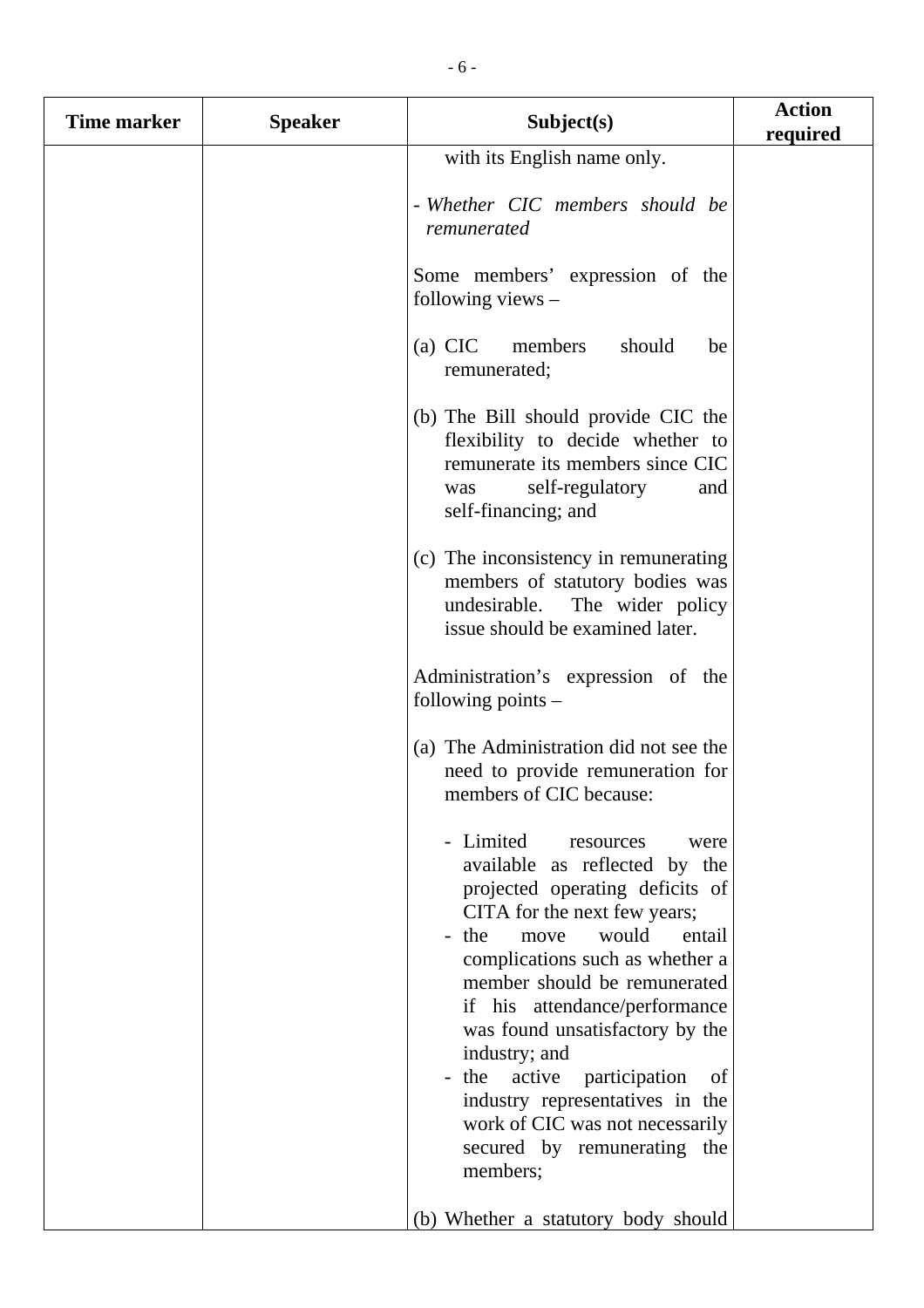| Time marker       | <b>Speaker</b>                                                | Subject(s)                                                                                                                                                                                                                                                                                                                                                                                                                                            | <b>Action</b><br>required                                                              |
|-------------------|---------------------------------------------------------------|-------------------------------------------------------------------------------------------------------------------------------------------------------------------------------------------------------------------------------------------------------------------------------------------------------------------------------------------------------------------------------------------------------------------------------------------------------|----------------------------------------------------------------------------------------|
|                   |                                                               | remunerate its members should be<br>determined<br>by<br>their<br>own<br>circumstances; and                                                                                                                                                                                                                                                                                                                                                            |                                                                                        |
|                   |                                                               | (c) Should CIC observe the need to<br>members<br>remunerate its<br>after<br>coming into operation, relevant<br>legislative proposal could<br>be<br>drawn up for that specific purpose.                                                                                                                                                                                                                                                                |                                                                                        |
|                   |                                                               | ALA's advice in response to a<br>member that in general, for a statutory<br>body to remunerate its members, there<br>should be a provision in the relevant<br>ordinance specifically empowering the<br>body to do so                                                                                                                                                                                                                                  |                                                                                        |
| $005545 - 010104$ | Chairman<br>Administration<br>Ms Emily LAU<br>Ms LI Fung-ying | Clause 10 Term of office of appointed<br>member and member who is public<br>officer<br>A member's indication of support for<br>restricting a CIC member to hold<br>office for more than two consecutive<br>terms, and call for application of the<br>restriction to other statutory bodies<br>Administration's agreement to take<br>the following actions in response to<br>members -<br>(a) Review the Chinese rendition of<br>subclause $(1)$ ; and | The<br>Administration<br>to take action                                                |
|                   |                                                               |                                                                                                                                                                                                                                                                                                                                                                                                                                                       | under<br>paragraph $3(a)$<br>of the minutes                                            |
|                   |                                                               | (b) Consider<br>the<br>need<br>state<br>to<br>that<br>expressly<br>appointed<br>${\rm an}$<br>member might hold office for not<br>more than six consecutive years.                                                                                                                                                                                                                                                                                    | The<br>Administration<br>to take action<br>under<br>paragraph $3(b)$<br>of the minutes |
| $010105 - 010219$ | Chairman                                                      | Clause 11 Resignation of appointed                                                                                                                                                                                                                                                                                                                                                                                                                    |                                                                                        |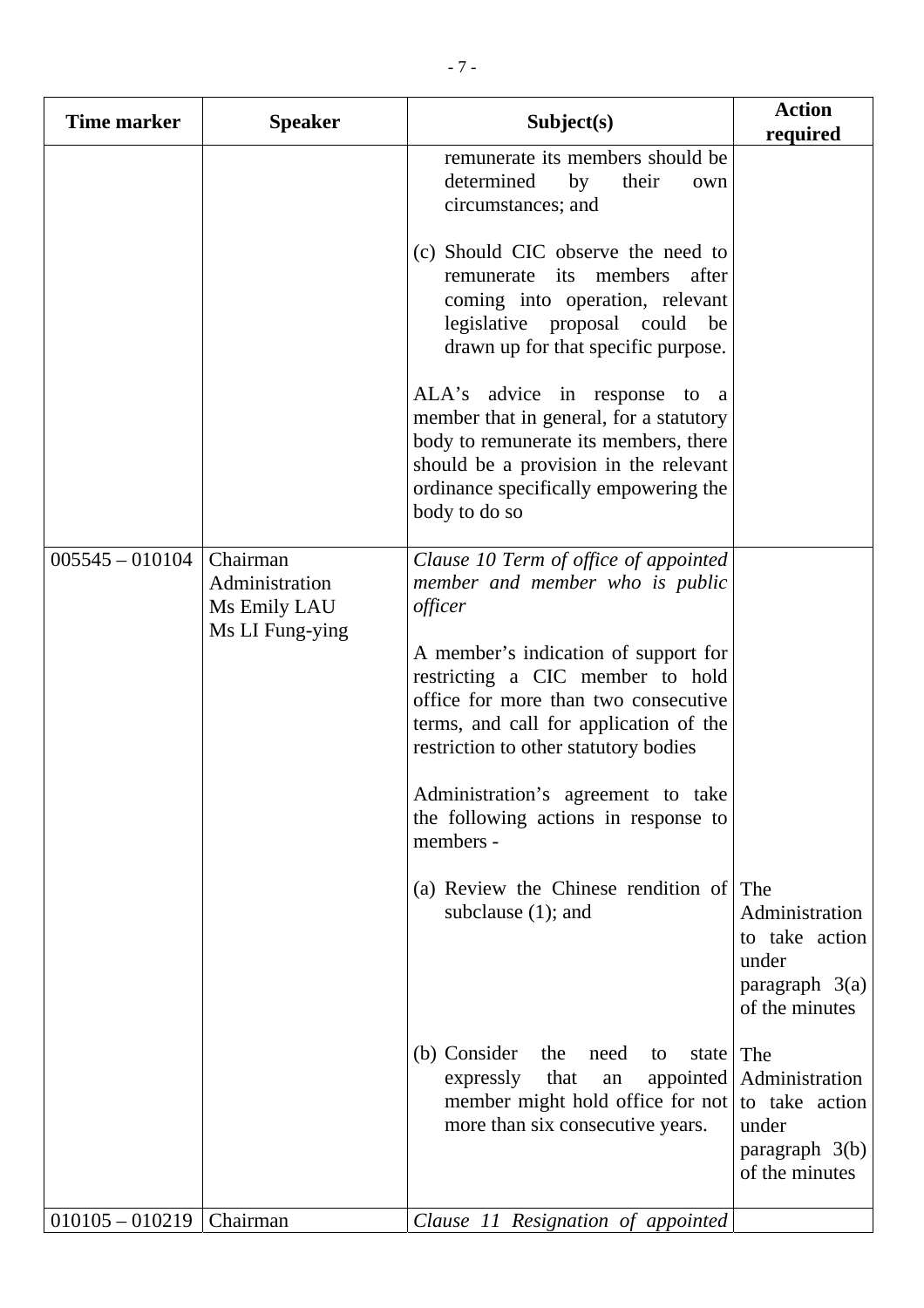| <b>Time marker</b> | <b>Speaker</b>                                                                                                         | Subject(s)                                                                                                                                                                                                                                                                                                                                                                                                                                                                                                                                                                                                                                                                                                                                                                                                                                                                                                                                                                                                                                                                                                                                                                                                         | <b>Action</b><br>required          |
|--------------------|------------------------------------------------------------------------------------------------------------------------|--------------------------------------------------------------------------------------------------------------------------------------------------------------------------------------------------------------------------------------------------------------------------------------------------------------------------------------------------------------------------------------------------------------------------------------------------------------------------------------------------------------------------------------------------------------------------------------------------------------------------------------------------------------------------------------------------------------------------------------------------------------------------------------------------------------------------------------------------------------------------------------------------------------------------------------------------------------------------------------------------------------------------------------------------------------------------------------------------------------------------------------------------------------------------------------------------------------------|------------------------------------|
|                    | Administration                                                                                                         | member<br>Reference<br><b>CHEUNG</b><br>Mr<br>to<br>Hok-ming's view on clause 11 and the<br>Administration's response thereto                                                                                                                                                                                                                                                                                                                                                                                                                                                                                                                                                                                                                                                                                                                                                                                                                                                                                                                                                                                                                                                                                      |                                    |
| $010220 - 012005$  | Chairman<br>Administration<br>Mr Howard YOUNG<br>Ms LI Fung-ying<br>Ms Emily LAU<br>Mr WONG Kwok-hing<br>Mr Alan LEONG | Clause 12 Removal of appointed<br>member<br><b>CHEUNG</b><br>Reference<br>Mr<br>to<br>Hok-ming's view on clause 12 and the<br>Administration's response thereto<br>Members' expression of the following<br>$views -$<br>(a) Most members' view that the<br>office of an appointed member<br>should be terminated if he had<br>from<br>absent<br>three<br>been<br>without<br>meetings<br>consecutive<br>reason;<br>(b) A member's view that clause 12<br>(a) might be overly stringent,<br>unenforceable and unnecessary;<br>(c) Some members' view that $ $ The<br>notwithstanding their support of Administration<br>the provision, it might not be to take action<br>appropriate to require a $CIC$ under<br>member to seek "the Council's<br>permission"<br>for absence from<br>meetings.<br>there<br>Moreover,<br>would be enforcement difficulties.<br>They therefore opined that clause<br>$12(a)$ should be amended to<br>provide that the office might be<br>terminated if the absence was<br>"without reason"; and<br>(d) Some members' view that should<br>the requirement for "the Council's<br>permission" be<br>retained,<br>the<br>circumstances under which the<br>permission would be given should | paragraph $3(c)$<br>of the minutes |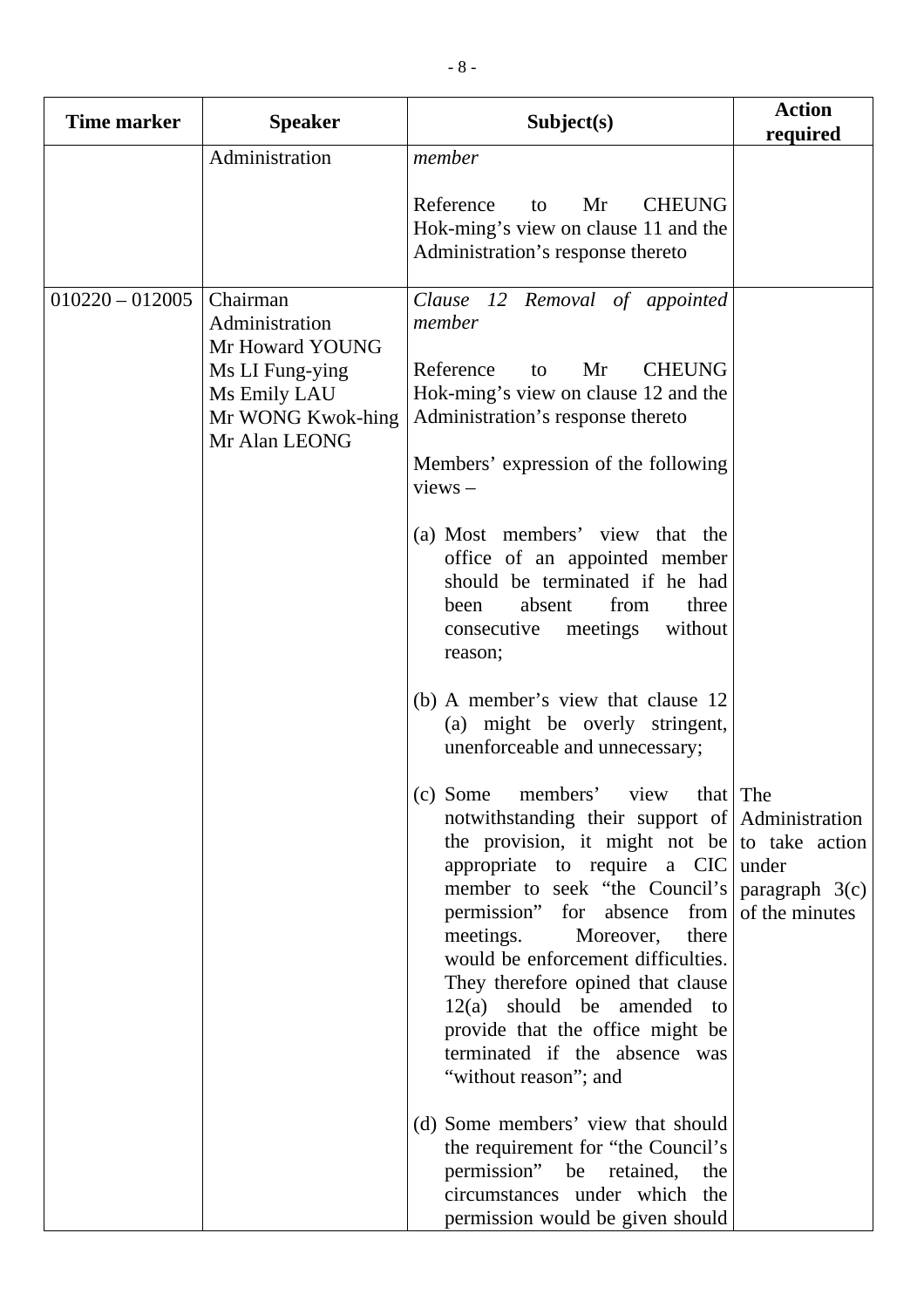| Time marker     | <b>Speaker</b>                                                                                             | Subject(s)                                                                                                                                                                                                                                                                                                                                                              | <b>Action</b><br>required                                                              |
|-----------------|------------------------------------------------------------------------------------------------------------|-------------------------------------------------------------------------------------------------------------------------------------------------------------------------------------------------------------------------------------------------------------------------------------------------------------------------------------------------------------------------|----------------------------------------------------------------------------------------|
|                 |                                                                                                            | be clearly specified, preferably in<br>CIC's rules of procedures.                                                                                                                                                                                                                                                                                                       |                                                                                        |
|                 |                                                                                                            | Administration's expression of the<br>following points $-$                                                                                                                                                                                                                                                                                                              |                                                                                        |
|                 |                                                                                                            | (a) The need to compile guidelines to<br>provide objective criteria for<br>giving permission for absence<br>from meetings would be conveyed<br>to the CIC Secretariat; and                                                                                                                                                                                              |                                                                                        |
|                 |                                                                                                            | (b) The industry was aware of the<br>provision and did not find it<br>Indeed,<br>unreasonable.<br>the<br>provision was not too stringent<br>because:                                                                                                                                                                                                                    |                                                                                        |
|                 |                                                                                                            | - there<br>specific<br>was<br>no<br>requirement for members to sit<br>through<br>meeting<br>for<br>a<br>attendance to be counted;<br>the membership would only be<br>$\overline{\phantom{a}}$<br>terminated for absence from<br>three "consecutive" meetings<br>without permission from CIC;<br>and<br>- practical arrangements would be<br>put in place by CIC for its |                                                                                        |
|                 |                                                                                                            | members to seek the permission<br>where appropriate.                                                                                                                                                                                                                                                                                                                    |                                                                                        |
|                 |                                                                                                            | Administration's agreement to review<br>clause $12(d)$ with regard to "functions"<br>assigned to" an appointed member in<br>response to a member's view that the<br>functions<br>be<br>performed<br>to<br>by<br>appointed members were specified in<br>clause 5 and not assigned individually                                                                           | The<br>Administration<br>to take action<br>under<br>paragraph $3(d)$<br>of the minutes |
| 012006 - 014811 | Chairman<br>Administration<br>Ms LI Fung-ying<br>Mr Patrick LAU<br>Mr WONG Kwok-hing<br>Miss CHAN Yuen-han | Clause 13 Casual vacancies<br>Members' expression of the following<br>$views -$<br>(a) Any need for subclause $(1)$ , which                                                                                                                                                                                                                                             |                                                                                        |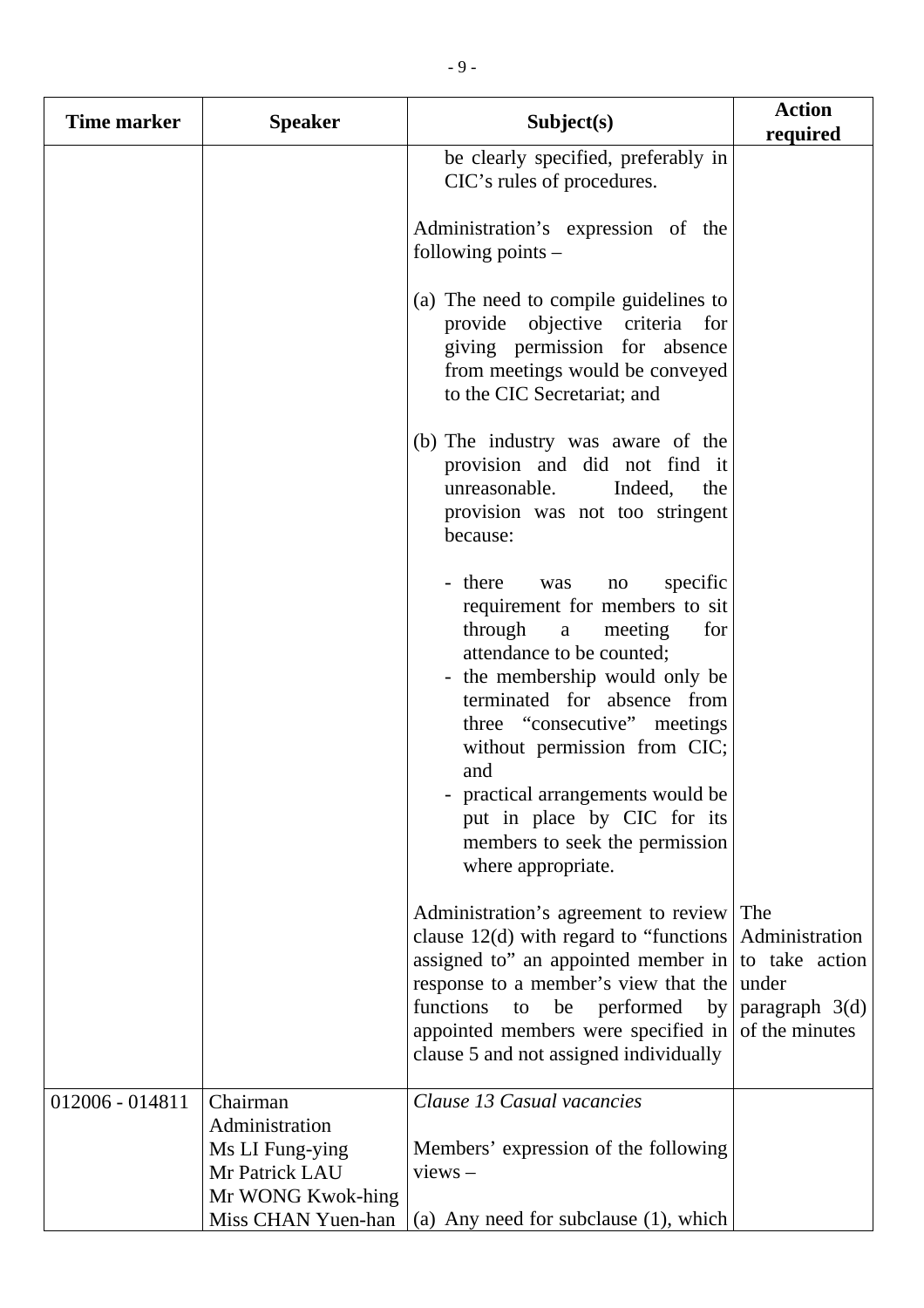| <b>Time marker</b> | <b>Speaker</b>                | Subject(s)                                                                                                                                                                                                                                                                                                         | <b>Action</b><br>required |
|--------------------|-------------------------------|--------------------------------------------------------------------------------------------------------------------------------------------------------------------------------------------------------------------------------------------------------------------------------------------------------------------|---------------------------|
|                    | Ms Emily LAU<br>Mr Alan LEONG | provides the Secretary with the<br>flexibility to appoint another<br>person to act in an appointed<br>member's place during<br>his<br>absence if he was temporarily<br>absent from Hong Kong or was<br>unable to perform the functions of<br>his office for any other reason;                                      |                           |
|                    |                               | (b) Why subclause (1) would apply to<br>appointed members only;                                                                                                                                                                                                                                                    |                           |
|                    |                               | (c) The term "temporarily" should be<br>defined;                                                                                                                                                                                                                                                                   |                           |
|                    |                               | members'<br>(d) Some<br>view<br>that<br>subclause (1) might create trouble<br>if the absent member did not<br>endorse the decision(s) made by<br>acting<br>member<br>the<br>the<br>at<br>meeting(s) concerned, or that the<br>nominating<br>organizations<br>concerned did not find the acting<br>member suitable; |                           |
|                    |                               | (e) A member's indication of support<br>for the principles embodied in<br>subclause $(1)$ ;                                                                                                                                                                                                                        |                           |
|                    |                               | (f) A member's proposal that the<br>provision should be invoked at the<br>request of the absent member, and<br>the person to act in his place<br>during his absence nominated by<br>him;                                                                                                                           |                           |
|                    |                               | (g) Some other members' view that<br>the member's proposal in (f)<br>above was undesirable because<br>there was no way to ensure the<br>absent member would make the<br>request. Moreover, the proposed<br>provision could be abused;                                                                              |                           |
|                    |                               | (h) The Chairman's view on the need                                                                                                                                                                                                                                                                                |                           |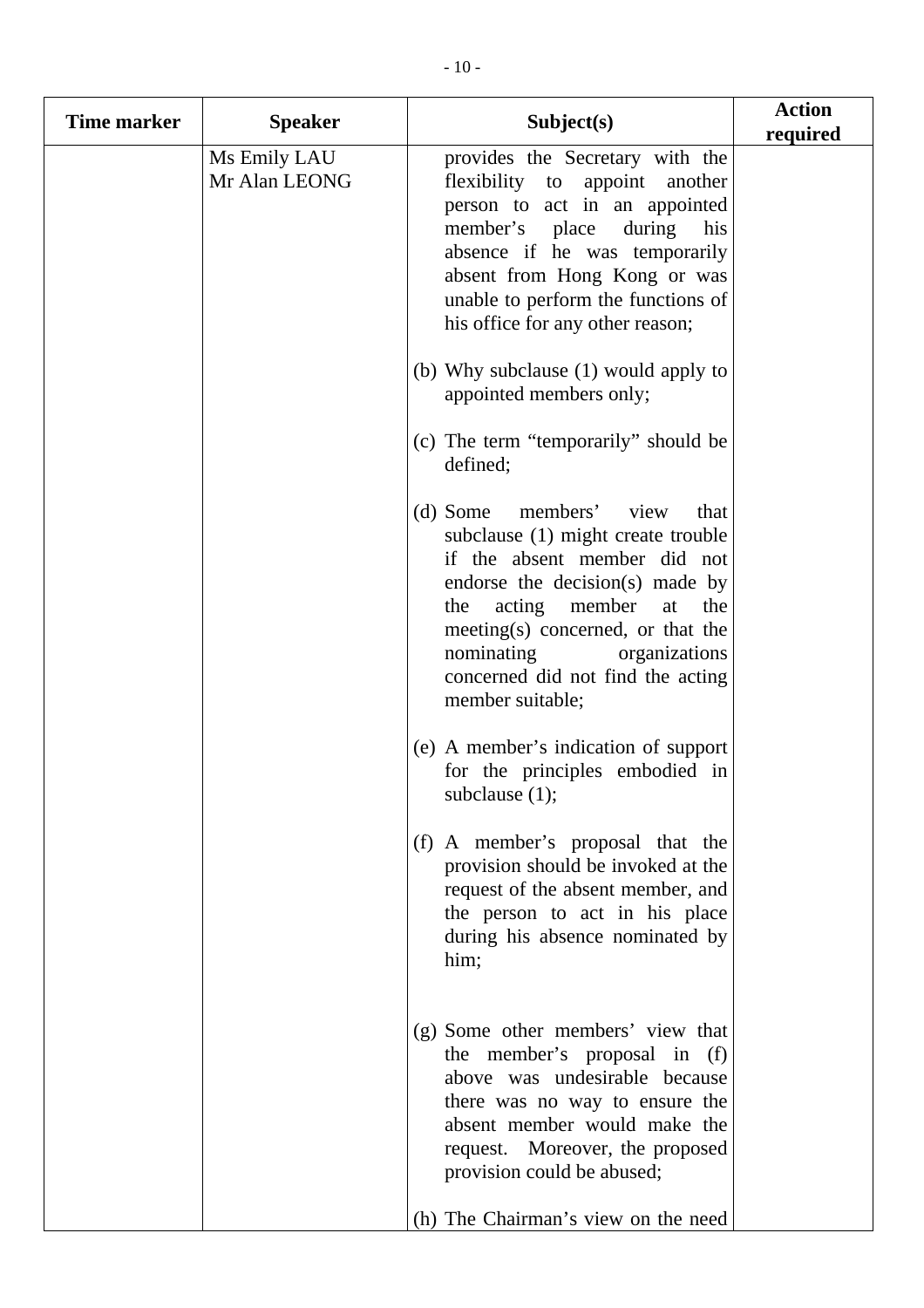| Time marker | <b>Speaker</b> | Subject(s)                                                                                                                                                                                                                                                                    | <b>Action</b><br>required |
|-------------|----------------|-------------------------------------------------------------------------------------------------------------------------------------------------------------------------------------------------------------------------------------------------------------------------------|---------------------------|
|             |                | to specify the circumstances under<br>which the provision would be<br>invoked to prevent abuse; and                                                                                                                                                                           |                           |
|             |                | (i) Members' view on the need to<br>include a provision concerning<br>appointment of members to fill up<br>vacancies arising from resignation<br>termination of office<br>of<br><b>or</b><br>appointed members.                                                               |                           |
|             |                | Administration's expression of the<br>following points $-$                                                                                                                                                                                                                    |                           |
|             |                | (a) Subclause (1) would apply to<br>appointed members only because<br>public officers sitting on CIC<br>would as a rule make acting<br>arrangements when they were<br>absent from Hong Kong or unable<br>to perform their functions;                                          |                           |
|             |                | (b) Subclause (1) was necessary to<br>ensure a balanced representation<br>in CIC despite the absence of<br>certain members;                                                                                                                                                   |                           |
|             |                | (c) Subclause (1) was modeled on an<br>existing provision of the Industrial<br>Training (Construction Industry)<br>Ordinance<br>(Cap.317).<br>The<br>Administration's intention was to<br>retain in the Bill arrangements<br>prescribed in Cap. 317 as far as<br>practicable; |                           |
|             |                | (d) The proposal in (f) above might<br>contradict with CIC's proposed<br>mode of appointment and could be<br>abused; and                                                                                                                                                      |                           |
|             |                | (e) Clause 9 could cover the scenario The<br>highlighted in item (i) above but Administration<br>consideration would be given to to take action<br>the need to include in the Bill an under<br>provision if members   paragraph $3(g)$<br>express                             |                           |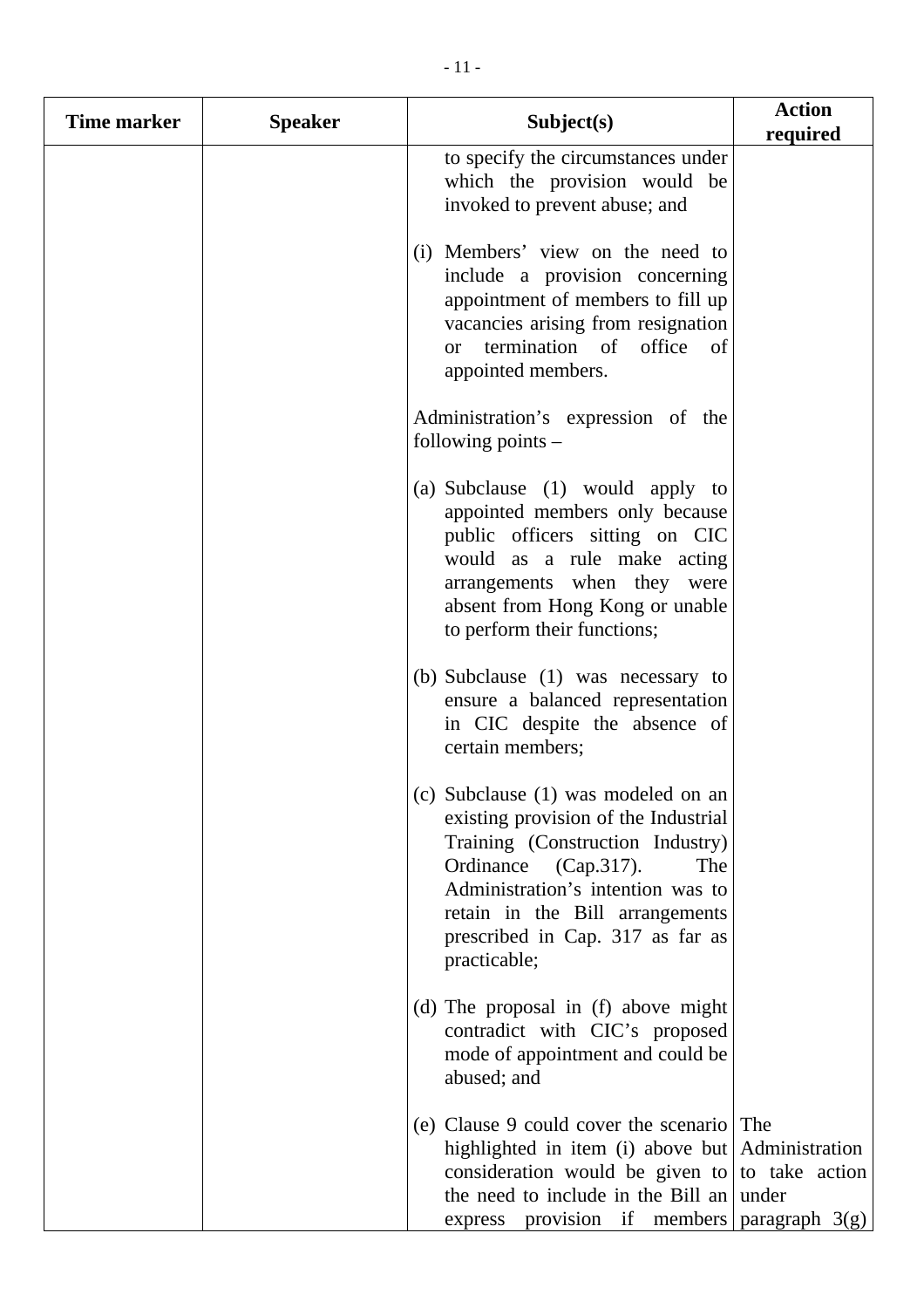| <b>Time marker</b> | <b>Speaker</b>                                                                                           | Subject(s)                                                                                                                                                                                                                                                                                                                                                                                                        | <b>Action</b><br>required                                               |
|--------------------|----------------------------------------------------------------------------------------------------------|-------------------------------------------------------------------------------------------------------------------------------------------------------------------------------------------------------------------------------------------------------------------------------------------------------------------------------------------------------------------------------------------------------------------|-------------------------------------------------------------------------|
|                    |                                                                                                          | considered clause 9 inadequate for $\vert$ of the minutes<br>the purpose.                                                                                                                                                                                                                                                                                                                                         |                                                                         |
|                    |                                                                                                          | members'<br>indication<br>Some<br>of<br>disagreement to the need highlighted<br>in (b) above on grounds that CIC<br>would operate as a single entity, and<br>that the absent member could make<br>his/her views known to other members                                                                                                                                                                            |                                                                         |
|                    |                                                                                                          | Administration's agreement to take<br>the following actions $-$                                                                                                                                                                                                                                                                                                                                                   |                                                                         |
|                    |                                                                                                          | (a) Review the need for clause 13. The<br>As the clause was modeled on an Administration<br>existing provision of Cap. 317, to to take action<br>provide information on the reasons<br>for such a provision, the frequency<br>of invoking the provision and the<br>effect should the Administration<br>consider it necessary to retain the<br>clause; and                                                         | under<br>paragraph $3(e)$<br>of the minutes                             |
|                    |                                                                                                          | (b) Clarify<br>the<br>meaning<br>"temporarily" in subclause (1) and Administration<br>the mechanism for invoking the<br>acting appointment.                                                                                                                                                                                                                                                                       | of   The<br>to take action<br>under<br>paragraph 3(f)<br>of the minutes |
| $014812 - 015857$  | Chairman<br>Administration<br>Ms Emily LAU<br>Mr WONG Kwok-hing<br>Miss CHAN Yuen-han<br>Ms LI Fung-ying | Clause 14 Appointment of Executive<br><b>Director</b><br>Members' expression of the following<br>$views -$<br>(a) There might not be a need for<br>subclauses $(2)$ and $(3)$ as the<br>Executive Director would be a<br>staff member rather than<br><sub>a</sub><br>member of CIC, and there should<br>be administrative arrangements for<br>his acting appointments; and<br>(b) There was a need to ensure that |                                                                         |

the work of the Executive Director